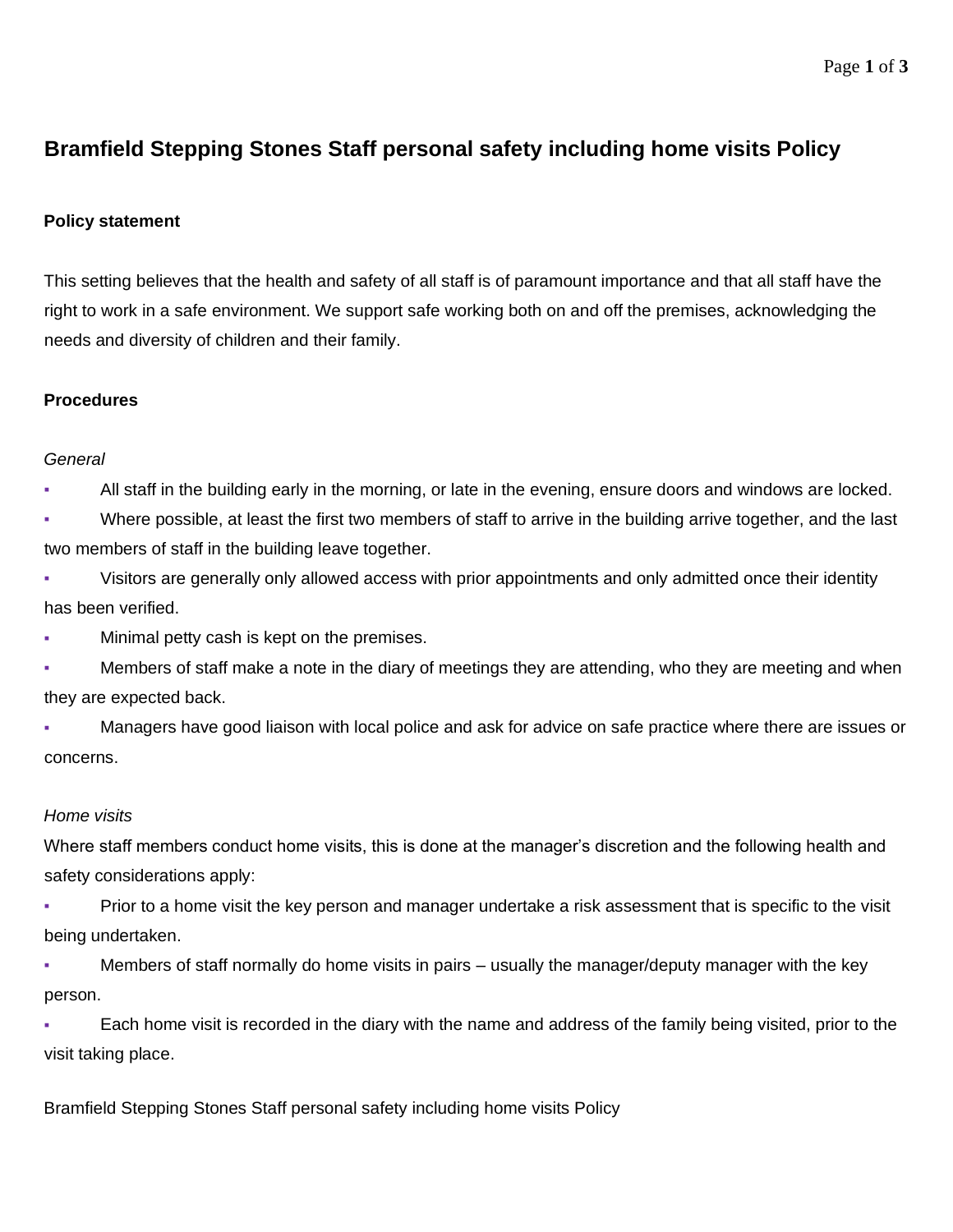▪ Staff alert an agreed contact person in the setting when they are leaving to do the home visit and advise on their expected time of return.

If there is any reason for staff to feel concerned about entering premises, they do not do so, for example, if a parent appears drunk.

Members of staff carry a mobile phone when going out on a home visit.

Staff identify an emergency word/phrase, which is made known to all staff in the setting, so that if they feel extremely threatened or in danger on a home visit, they can covertly alert other members of staff via a telephone call to the situation. Use of the agreed word/phrase will initiate an immediate 999 call to be made.

▪ If staff do not return from the home visit at the designated time, the contact person attempts to phone them and continues to do so until they make contact.

If no contact is made after a reasonable amount of time has passed, the contact person rings the police.

## *Dealing with agitated parents in the setting*

If a parent appears to be angry, mentally agitated or possibly hostile, two members of staff will lead the parent away from the children to a less open area but will not shut the door behind them.

- If the person is standing, staff will remain standing.
- **Members of staff will try to empathise and ensure that the language they use can be easily understood.**
- Staff will speak in low, even tones, below the voice level of the parent.
- Members of staff will make it clear that they want to listen and seek solutions.
- If the person makes threats and continues to be angry, members of staff make it clear that they will be unable to discuss the issue until the person stops shouting or being abusive, while avoiding potentially inflammatory expressions such as 'calm down' or 'be reasonable'.
- If threats or abuse continues, members of staff will explain that the police will be called and emphasise the inappropriateness of such behaviour in front of children.
- After the event, details are recorded in the child's personal file together with any decisions made with the parents to rectify the situation and any correspondence regarding the incident.

Bramfield Stepping Stones Staff personal safety including home visits Policy